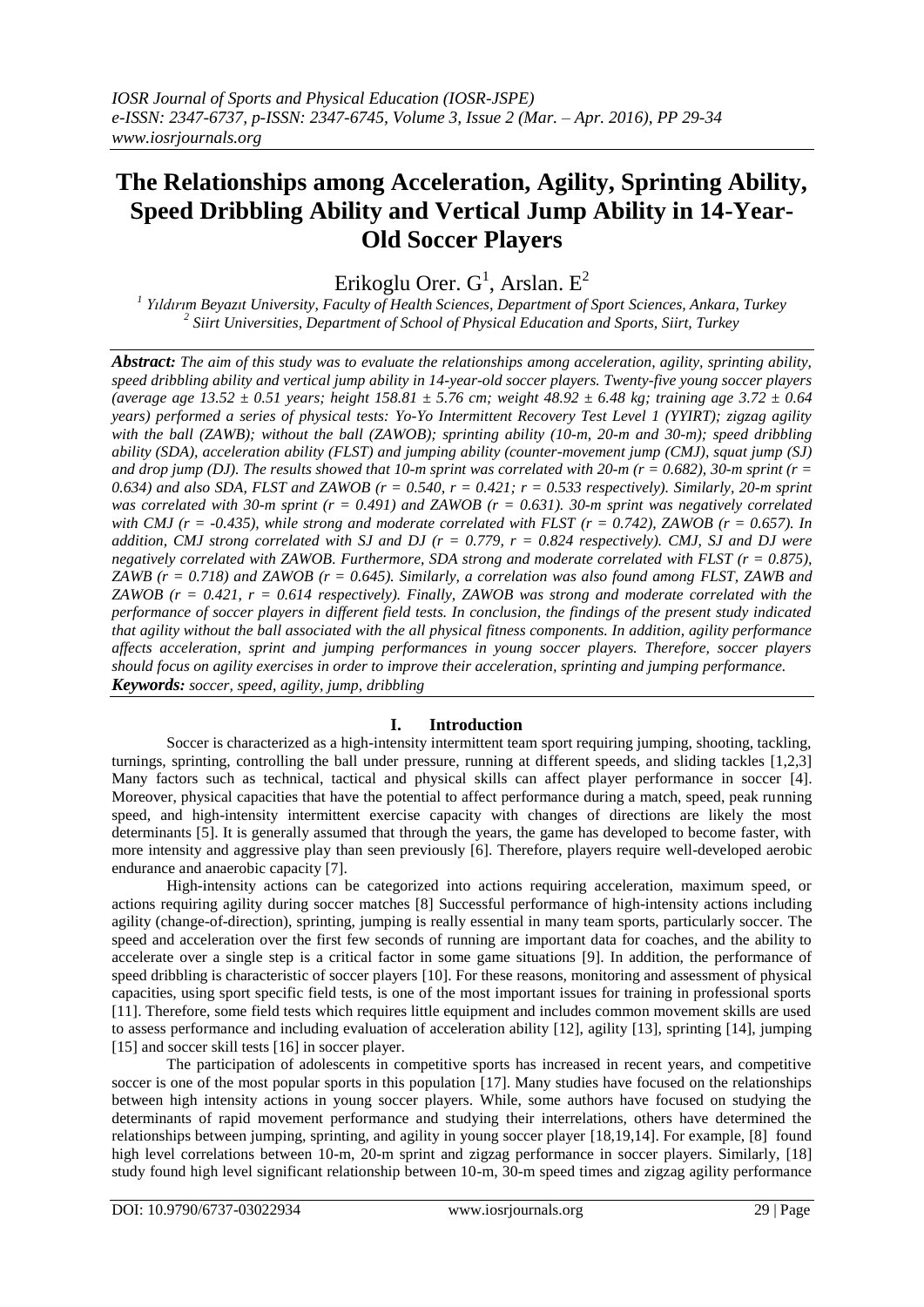in young soccer players. In contrast, [20] found no correlation between 9.1-m and 18.3-m sprint and pro-agility tests times of college soccer players. Furthermore, a study found high level significant relationship between counter-movement jump, squat jump and zigzag agility performance in young soccer players [18]. However, results of correlation analyses have been inconsistent. In addition, no study has examined the relationships among acceleration, agility, sprinting ability, speed dribbling ability and vertical jump ability, although these performance determinants contribute directly soccer match performance [10]. Therefore, the purpose of this study was to evaluate the relationships among acceleration, agility, sprinting ability, speed dribbling ability and vertical jump ability in 14-year-old soccer players.

## **2.1. Participants**

## **II. Methods**

Twenty-five young soccer players (average age  $13.52 \pm 0.51$  years; height  $158.81 \pm 5.76$  cm; body mass  $48.92 \pm 6.48$  kg; body fat percentage  $14.06 \pm 2.02$ ; training age  $3.72 \pm 0.64$  years) voluntarily participated in this study. This study was carried out over a week's pre-season training period in September 2015, during which the soccer players who participated were not involved in any other training or matches. All the players were members of the same youth team competing in an elite academy league and they generally trained four days per week for two hours. Written informed consent was obtained from all the participants and their parents. All players and parents were notified of the research procedures, requirements, benefits, and risks before giving informed consent. The study was approved by the local Ethics Committee, and was conducted in a manner consistent with the institutional ethical requirements for human experimentation in accordance with the Declaration of Helsinki.

## **2.2. Procedures**

## **Yo-Yo Intermittent Recovery Test 1**

Yo-Yo Intermittent Recovery Test 1 (YYIRT) was performed according to the procedures suggested by Bangsbo, Iaia, & Krustrup, (2008). Test reliability was established in a previous study [22]. Each player's HR was measured at 1-second intervals throughout the test and stored using HR monitors (Polar V800, Polar Inc, Denmark). Stored data were transferred to the computer and filtered by dedicated software (Polar Precision Performance SoftwareTM, Finland). The highest HR measurement during the test was recorded as  $HR<sub>max</sub>$  [22]. After the test, estimated maximum oxygen uptake  $(VO_{2max})$  was calculated by using the following formula [21].  $VO<sub>2max</sub> = 36.4 + (0.0084 x covered distance in YYIRT)$ 

## **Zigzag Agility Tests With And Without The Ball**

The zigzag agility test was used for the purposes of assessment of running agility from changes in direction. A zigzag course consisted of 4 5-m sections set out at 100° angles. The selection of this test was based on rapid acceleration, deceleration, and balance control required for short running time, which represented the result of the test [8, 13, and 18]. The players performed zigzag agility tests with and without the ball 3 times on a synthetic grass pitch. There was a recovery period of 3 minutes between trials. The shortest time was recorded as zigzag agility tests with and without the ball performance. There is no specific rule such as number of the ball touches during the zigzag agility with ball test. Time was assessed using a portable wireless photocell system (Witty, Microgate, Bolzano, Italy).

## **10-M, 20-M And 30-M Sprint Tests**

Before sprint tests, each player performed warm up consisting of 10 minutes of jogging and then 5 minutes of exercise involving skipping and 3-5 single short distances sprints on a synthetic grass pitch. The players were asked to run 3 maximal 30-m sprints interspersed with 3 minutes of passive recovery, and the fastest time was recorded. Sprint performance was assessed using a portable wireless photocell system (Witty, Microgate, Bolzano, Italy).

## **Speed Dribbling Ability**

This test was used for the purposes of assessment of coordinated speed dribbling under time pressure and speed. The player starts with the ball from behind the line. After 5-m, player dribbles to the right, around the first post of a triangle. Following the set order, player dribbles around the other posts. After 10-m, player dribbles around a block. Then, after 8-m, player plays the ball around one side of a square and runs around the other side to collect it. Then player sprints through a gate and puts his foot on the ball [23,12]. The time between the starting command and crossing the finish line was measured by a portable photocell system (Witty, Microgate, Bolzano, Italy) and was recorded as the score of the players in units of 0.1 seconds.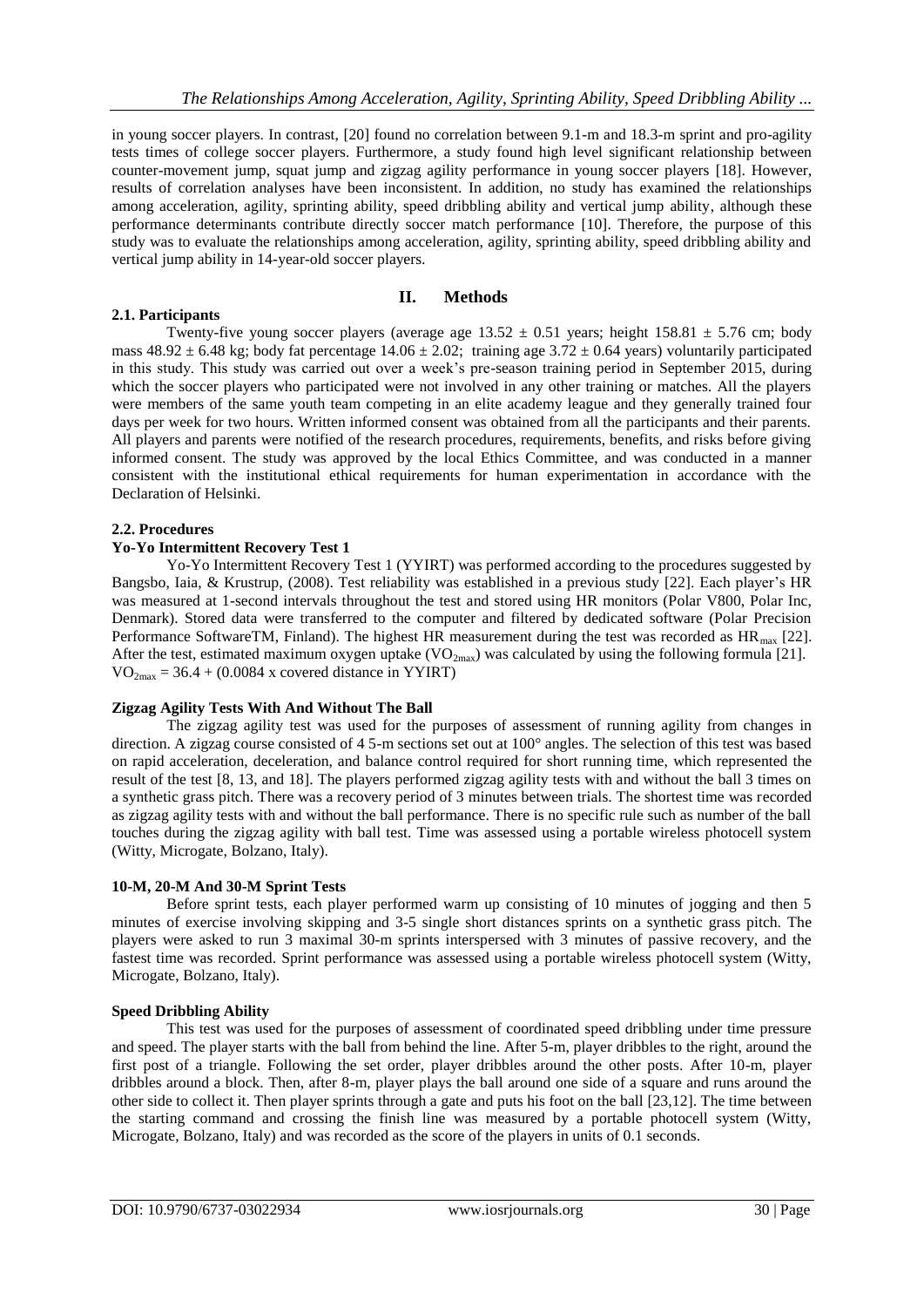## **Vertical Jump Measurements**

Jumping performances were assessed using a portable force plate (Optojump, Microgate, Bolzano, Italy). Players performed countermovement jump (CMJ) squat jump (SJ) and drop jump (DJ) with hands kept on the hips to minimize the contribution of the upper limbs. CMJ starting from a standing position, squatting down and then extending the knee in one continuous movement; SJ starting from a static semi squatting position  $({\sim}90^{\circ}$  of flexion) maintained for  ${\sim}1$  second and without any preliminary movement; DJ starting from a standing position on a 30-cm height, dipping, and then extending the knee in one continuous movement. Before tests, following the soccer-specific warm-up, participants performed 3 times CMJ, SJ and DJ as a practice. During the tests, the players were instructed to keep their legs straight throughout the tests. Each player was asked to 3 jumps interspersed with 45 seconds of passive recovery and the highest jump was recorded in centimetres.

## **Four-Line Sprint Test**

The ability of sprinting and acceleration in athletes was assessed by four-line sprint test (FLST). A starting line (A) was determined on a football field. Line B and C were marked behind and in front of the starting line. There was distance 10-m from line A to line B and line C. The finishing line (D) was 20-m away from line C. The player lay on the ground behind the line A. When the starting command was given, the player ran to line B and touched the line with foot. Then he turned back and ran from line B to line C. Later, after player touched line C with foot, he turned back again, ran from line C to line A and touched line A. Finally, player turned back again and ran to line the finishing line (D) between 2 flag posts. The time between the starting command and crossing the finish line was measured by a portable photocell system (Witty, Microgate, Bolzano, Italy) and was recorded as the score of the subject in units of 0.1 seconds [23,12].

## **2.3. Statistical Analyses**

The mean and standard deviation values for each test were calculated for all players. The relationships among acceleration, agility, sprinting ability, speed dribbling ability and vertical jump ability were analyzed using the Pearson product moment correlation coefficient. The reliabilities of all tests – zigzag agility with the ball; without the ball; sprinting ability (10-m, 20-m and 30-m); speed dribbling ability, acceleration ability and jumping ability (counter-movement jump, squat jump and drop jump – were assessed using intraclass correlation coefficients (ICCs) between test–retest and confidence interval (CI). Statistical analyses were performed using SPSS software statistical package (SPSS Inc., Chicago, IL, USA, 16.0), and statistical significance was set at  $p<0.05$ .

## **III. Results**

Test–retest reliability analysis of all physical performance tests in the present study shows ICCs of: 0.942 (CI 95% = 0.868–0.974) for the CMJ; 0.947 (CI 95% = 0.613–0.984) for the SJ; 0.926 (CI 95% = 0.834– 0.967) for the DJ; 0.880 (CI 95% = 0.730–0.947) for the 10-m sprint; 0.971 (CI 95% = 0.706–0.992) for the 20 m sprint; 0.945 (CI 95% = 0.876–0.976) for the 30-m sprint; 0.841 (CI 95% = 0.644–0.930) for the ZAWB; 0.875 (CI 95% = 0.715–0.945) for the ZAWOB; 0.887 (CI 95% = 0.748–0.950) for the SDA and 0.927 (CI 95%  $= 0.835 - 0.968$ ) for the FLST. The players' test performances are shown in Table I.

| <b>Table I:</b> Descriptive statistics of test performances in soccer players (mean $\pm$ SD). |  |
|------------------------------------------------------------------------------------------------|--|
|                                                                                                |  |

| <b>Tests</b>                                | $Mean \pm SD$        |  |  |  |
|---------------------------------------------|----------------------|--|--|--|
| Yo-Yo Intermittent recovery test level 1    |                      |  |  |  |
| Maximal running velocity $(m/s)$            | $4.29 \pm 0.11$      |  |  |  |
| Total distance covered (m)                  | $1238.40 \pm 174.54$ |  |  |  |
| Estimated maximal oxygen uptake (ml/kg/min) | $46.80 \pm 1.47$     |  |  |  |
| Maximal heart rate (bpm)                    | $202.48 \pm 5.33$    |  |  |  |
| <b>Sprint tests</b>                         |                      |  |  |  |
| 10-m sprint $(s)$                           | $2.10 \pm 0.10$      |  |  |  |
| $20-m$ sprint $(s)$                         | $3.64 \pm 0.24$      |  |  |  |
| $30-m$ sprint $(s)$                         | $5.06 \pm 0.35$      |  |  |  |
| <b>Acceleration test</b>                    |                      |  |  |  |
| Four-line sprint test                       | $14.81 \pm 0.92$     |  |  |  |
| Vertical jump tests                         |                      |  |  |  |
| Counter-movement jump (cm)                  | $27.94 \pm 2.88$     |  |  |  |
| Squat jump (cm)                             | $30.50 \pm 2.33$     |  |  |  |
| Drop jump $(cm)$                            | $27.68 \pm 2.04$     |  |  |  |
| Soccer skill test                           |                      |  |  |  |
| Speed dribbling ability (s)                 | $25.34 \pm 1.86$     |  |  |  |
| <b>Agility tests</b>                        |                      |  |  |  |
| Zigzag agility without the ball (s)         | $7.06 \pm 0.26$      |  |  |  |
| Zigzag agility with the ball $(s)$          | $8.62 \pm 0.48$      |  |  |  |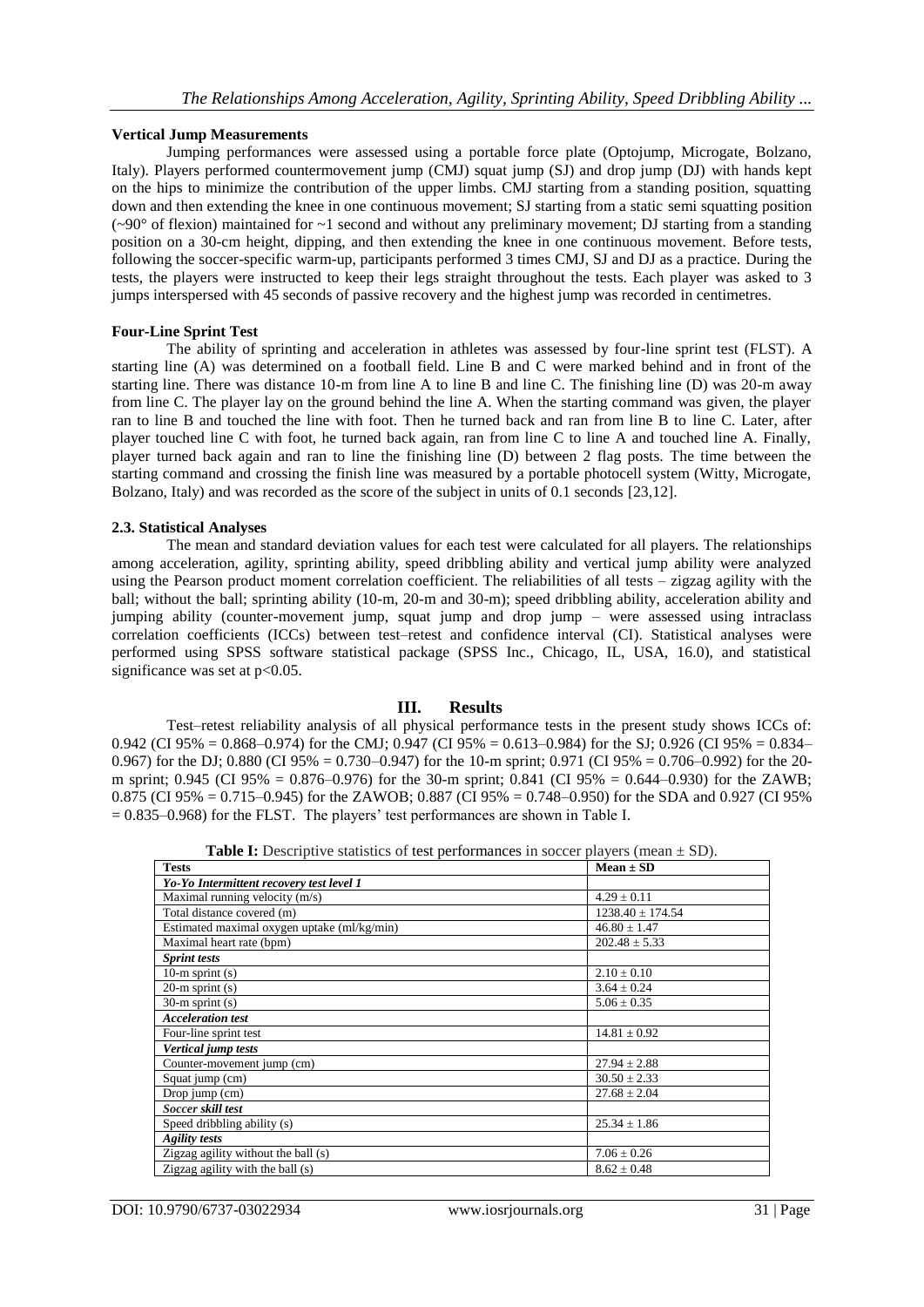The results of the study showed that 10-m sprint was correlated with 20-m sprint ( $r = 0.682$ ), 30-m sprint ( $r = 0.634$ ) and also SDA and ZAWOB ( $r = 0.540$ ,  $r = 0.533$  respectively). Similarly, 20-m sprint was correlated with 30-m sprint ( $r = 0.491$ ) and ZAWOB ( $r = 0.631$ ). 30-m sprint was negatively correlated with CMJ ( $r = -0.435$ ), while strong and moderate correlated with FLST ( $r = 0.742$ ), ZAWOB ( $r = 0.657$ ). In addition, CMJ strong correlated with SJ and DJ ( $r = 0.779$ ,  $r = 0.824$  respectively). CMJ, SJ and DJ were negatively correlated with ZAWOB ( $r = -0.583$ ,  $r = -0.602$ ,  $r = -0.597$  respectively. Furthermore, SDA strong and moderate correlated with FLST ( $r = 0.875$ ), ZAWB ( $r = 0.718$ ) and ZAWOB ( $r = 0.645$ ). Similarly, a correlation was also found among FLST, ZAWB and ZAWOB ( $r = 0.421$ ,  $r = 0.614$  respectively). Finally, ZAWOB was strong and moderate correlated with the performance of soccer players in different field tests (Table II).

**Table II**: Correlations among acceleration, agility, sprinting ability, speed dribbling ability and vertical jump ability.

|             | $10-m$    | $20-m$    | $30-m$    | <b>CMJ</b> | <b>SJ</b> | <b>DJ</b> | <b>SDA</b> | <b>FLST</b> | ZAWB     | <b>ZAWOB</b> |
|-------------|-----------|-----------|-----------|------------|-----------|-----------|------------|-------------|----------|--------------|
| $10-m$      |           |           |           |            |           |           |            |             |          |              |
| $20-m$      | $0.682**$ |           |           |            |           |           |            |             |          |              |
| $30-m$      | $0.634*$  | $0.491*$  |           |            |           |           |            |             |          |              |
| <b>CMJ</b>  | <b>NS</b> | <b>NS</b> | $-0.435*$ |            |           |           |            |             |          |              |
| <b>SJ</b>   | <b>NS</b> | <b>NS</b> | <b>NS</b> | $0.779*$   |           |           |            |             |          |              |
| DJ          | <b>NS</b> | <b>NS</b> | <b>NS</b> | $0.824*$   | <b>NS</b> |           |            |             |          |              |
| <b>SDA</b>  | $0.540*$  | <b>NS</b> | <b>NS</b> | NS         | <b>NS</b> | <b>NS</b> |            |             |          |              |
| <b>FLST</b> | $0.421*$  | <b>NS</b> | $0.742**$ | <b>NS</b>  | NS.       | <b>NS</b> | $0.875**$  |             |          |              |
| ZAWB        | <b>NS</b> | <b>NS</b> | <b>NS</b> | NS         | NS.       | <b>NS</b> | $0.718**$  | $0.421*$    |          |              |
| ZAWOB       | $0.533*$  | $0.631*$  | $0.657*$  | $-0.583*$  | $-0.602*$ | $-0.597*$ | $0.645**$  | $0.614*$    | $0.617*$ |              |

CMJ: Countermovement Jump; SJ: Squat Jump; DJ: Drop Jump; SDA: Speed Dribbling Ability; FLST: Four-Line Sprint Test; ZAWB: Zigzag Agility With The Ball; ZAWOB: Zigzag Agility Without The Ball Data are reported as Pearson product moment correlation coefficients, r.

\* Correlation is significant at the 0.01 level

\* Correlation is significant at the 0.05 level

NS Not significant

## **IV. Discussion**

The purpose of the present study was to evaluate the relationships among acceleration, agility, sprinting ability, speed dribbling ability and vertical jump ability in 14-year-old soccer players. To the best of our knowledge, the present study is the first to undertake such a thorough examination of these relationships in young soccer players.

The main findings of the present study show different levels correlations among acceleration, agility, sprinting ability and speed dribbling ability in 14-year-old soccer players. While no previous study has correlated speed dribbling ability and performance characteristic of soccer, the speed dribbling ability test is similar to the Hoff dribble test in that they both have a similar test design and the results of previous studies examining the relationship between Hoff dribble test and performance characteristic of soccer suggest that the speed dribbling ability provides a valid prediction of speed dribbling time [15]. In a similar study, moderate correlations were found hexagon test for agility, the 40-yards test for maximum speed, T test for acceleration and vertical jump performances in college-aged men [24]. Study showed correlations between acceleration, maximum speed, and agility without the ball in young soccer players ( $r = 0.567$  and 0.714 respectively) [18]. In addition, [8] found that 10-m test for acceleration, the flying 20-m test for maximum speed, and the zigzag test for agility were all correlated at high levels of statistical significance ( $p < 0.0005$ ). The present study also shows moderate to strong correlation between straight-line sprint and agility (r-values from 0.533 and 0.657) in 14 year-old soccer players [19]. Reported high correlation between 10-m, 20-m sprint and agility tests performance in 13-14 years old soccer players ( $r = 0.68$  and 0.69 respectively). In addition, 10-m and 20-m sprint performances correlated with agility in 11-12 years old soccer players (r = 0.68 and 0.75 respectively) [25].

Similarity in relationships of the our study results may be not explained with physiological and biomechanical determinants of the soccer. Many studies showed that these determinants have previously been indicated to be more closely related to the stretch-shortening-cycle abilities [26,27]. In contrast, [20] showed weak correlation between 9.1-m sprint and the performance of two different agility tests high school soccer players (r = 0.473 and 0.297). Moreover, no significant correlations were found between 20-m sprinting and 20 m agility performances in soccer players [28]. The differences in relationship between these studies may be explained with many factors that affects the players' performance results. One of the possible factors is all of these players are playing soccer at different levels and it affects their aerobic and anaerobic performance responses [29, 30, 31]. Another possible factor could be the distance used in the sprint and agility tests [20].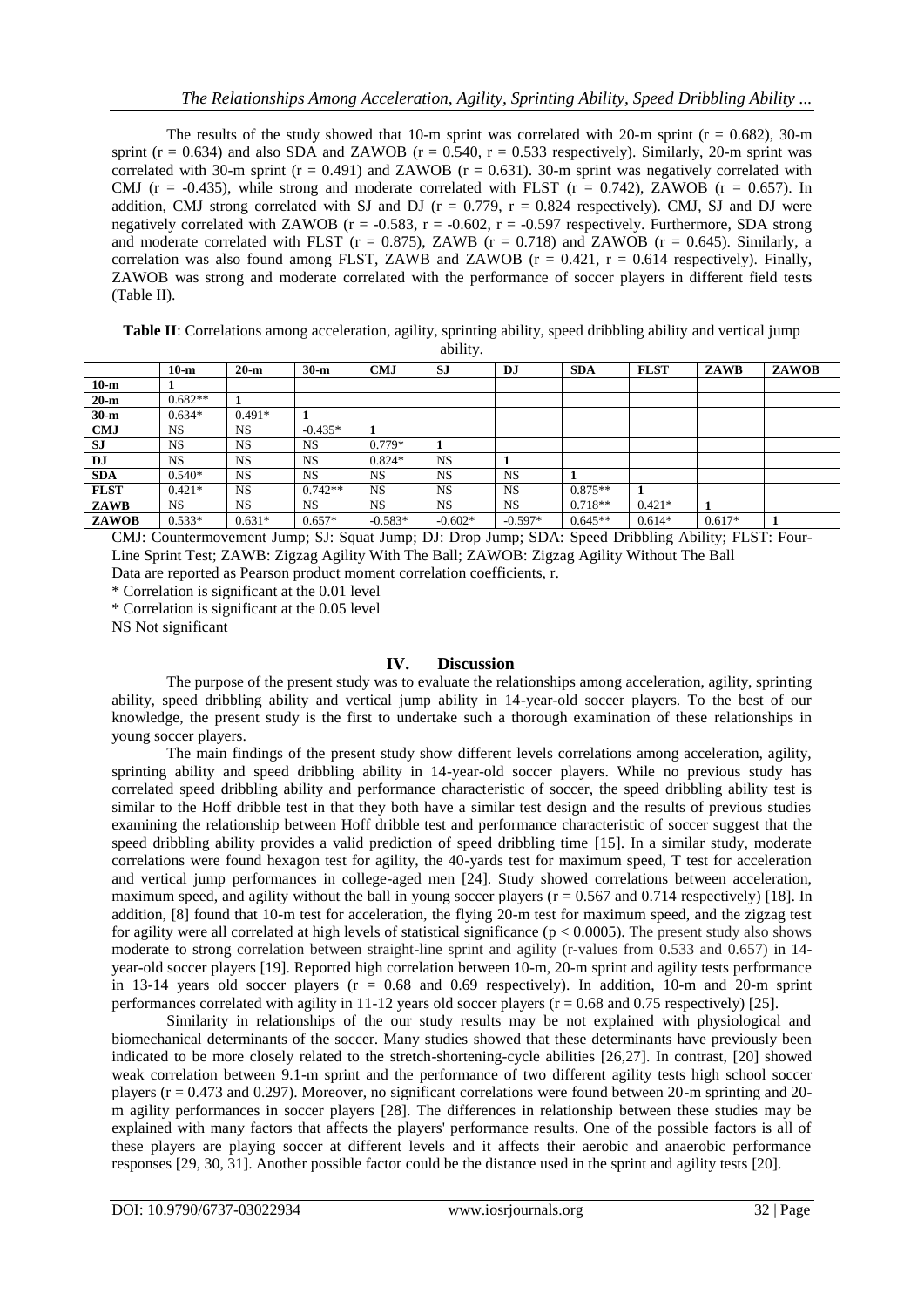Another finding of the present study also shows that vertical jumping ability significantly negatively correlated with 30-m sprint times  $(r = -0.435)$  in young soccer players. It can therefore be seen that our findings are similar to those of previous studies [18, 32, 33, 34, 35]. In contrast, some study found weak correlation between vertical jumping performance and various sprint distances [20, 36], while other studies reported no correlation between these performance indicators [18, 37]. These differences might be explained with participants' age and training age.

The present study agreed with the previous study, which found no correlations among maximum speed, acceleration, vertical jump performance and agility with the ball in young soccer players [18, 38]. However, we find that zigzag agility without the ball performances were moderately correlated with not only maximum speed, but also vertical jump performance. This result also supported by previous similar study [18, 38]. Both zigzag agility with and without ball tests, which are short-time and high intensity, have similar energy demands and it is generally provided same energy system. However, we found only moderate correlation between zigzag agility with and without ball tests  $(r = 0.617)$ . Players' technical capacity or skills of agility are probably the reason for the differences in the tests. In the light of these result, it can be said that coaches should use both tests in order to determine performance level of soccer players. In addition, coaches should not only use agility without ball training, but also they should use agility with ball training in order to improve agility with ball performance of their players.

The speed dribbling test was used to measure the technical abilities of both elite and non-elite soccer players [39]. In addition, the capability for acceleration is an important factor in the success of soccer players in game situations, where the need to reach the ball first or to be in place for the development of a play is essential [40]. It can therefore be seen that our findings are similar to those of previous studies [13, 18, and 23]. The present study also shows moderate to strong correlation both speed dribbling test and four-line sprint test and zigzag agility with and without ball. To the best of our knowledge, there is no previous study has correlated speed dribbling ability with acceleration and agility test results in young soccer players. Therefore, we think that soccer players have similar activity pattern in soccer is better replicated by a short time and anaerobic energy system play a major role in the performance of these tests.

## **V. Conclusion**

In conclusion, this is the first study that systematically examined the relationships among acceleration, agility, sprinting ability, speed dribbling ability and vertical jump ability in 14-year-old soccer players. The findings of the present study show a significant correlation between acceleration, sprinting ability, speed dribbling ability, vertical jump performance and zigzag agility without the ball. Taken together, these results suggest that agility is a key factor for young football players not only for improving sprinting, jumping, as previous studies have concluded, but also for performing football-specific skills, such as acceleration and speed dribbling ability. From a practical perspective, the field test results are a reliable and time-efficient measuring style to assess physical performance in youth. In addition, we recommend that future research is performed on larger sample sizes to validate the findings of the current study to wider populations.

#### **References**

- [1]. Bangsbo, J., & Michalsik, L. (2002). Assessment of the physiological capacity of elite soccer players. In: Science and Football IV. Spinks, W, Reilly, T, and Murphy, A, eds. London: Routledge, pp. 53–62
- [2]. Hill-Haas, S. V., Dawson, B., Impellizzeri, FM., & Coutts, AJ. (2011). Physiology of small-sided games training in football. Sports Medicine, 41(3), 199-220.
- [3]. Stølen, T., Chamari, K., Castagna, C., & Wisløff, U. (2005). Physiology of soccer. Sports Medicine, 35(6), 501-536
- [4]. Lago-Penas, C., & Dellal, A. (2011). Ball possession strategies in elite soccer according to the evolution of the match-score: the influence of situational variables. Journal of Human Kinetics, 25 : 107 – 114.
- [5]. Buchheit, M., Mendez-Villanueva, A., Simpson, BM., & Bourdon, PC. (2010). Match running performance and fitness in youth soccer. International Journal of Sports Medicine, 31: 818–825.
- [6]. Tumilty, D. (1993). Physiological characteristics of elite soccer players. Sports medicine, 16(2), 80-96.
- [7]. Little, T., & Williams, AG. (2006). Suitability of soccer training drills for endurance training. Journal of Strength and Conditioning Research, 20(2), 316-319.
- [8]. Little, T., & Williams, AG. (2005). Specificity of acceleration, maximum speed, and agility in professional soccer players. Journal of Strength and Conditioning Research, 19(1), 76-78.
- [9]. Chelly, M. S., Fathloun, M., Cherif, N., Amar, M. B., Tabka, Z., & Van Praagh, E. (2009). Effects of a back squat training program on leg power, jump, and sprint performances in junior soccer players. The Journal of Strength & Conditioning Research, 23(8), 2241-2249.
- [10]. Reilly, T., Bangsbo, J., & Franks, A. (2000). Anthropometric and physiological predispositions for elite soccer. Journal of Sports Science, 18(9), 669-683.
- [11]. Karakoc, B., Akalan, C., Alemdaroglu, U., & Arslan, E. (2012). The relationship between the yo-yo tests, anaerobic performance and aerobic performance in young soccer players. Journal of Human Kinetics, 35(1), 81-88.
- [12]. Taskin, H. (2008). Evaluating sprinting ability. density of acceleration, and speed dribbling ability of professional soccer players with respect to their positions. Journal of Strength and Conditioning Research, 22(5):1481-1486.
- [13]. Mirkov, D., Nedeljkovic, A., Kukolj, M., Ugarkovic, D., & Jaric, S. (2008). Evaluation of the reliability of soccer-specific field tests. Journal of Strength and Conditioning Research, 22(4), 1046-1050.